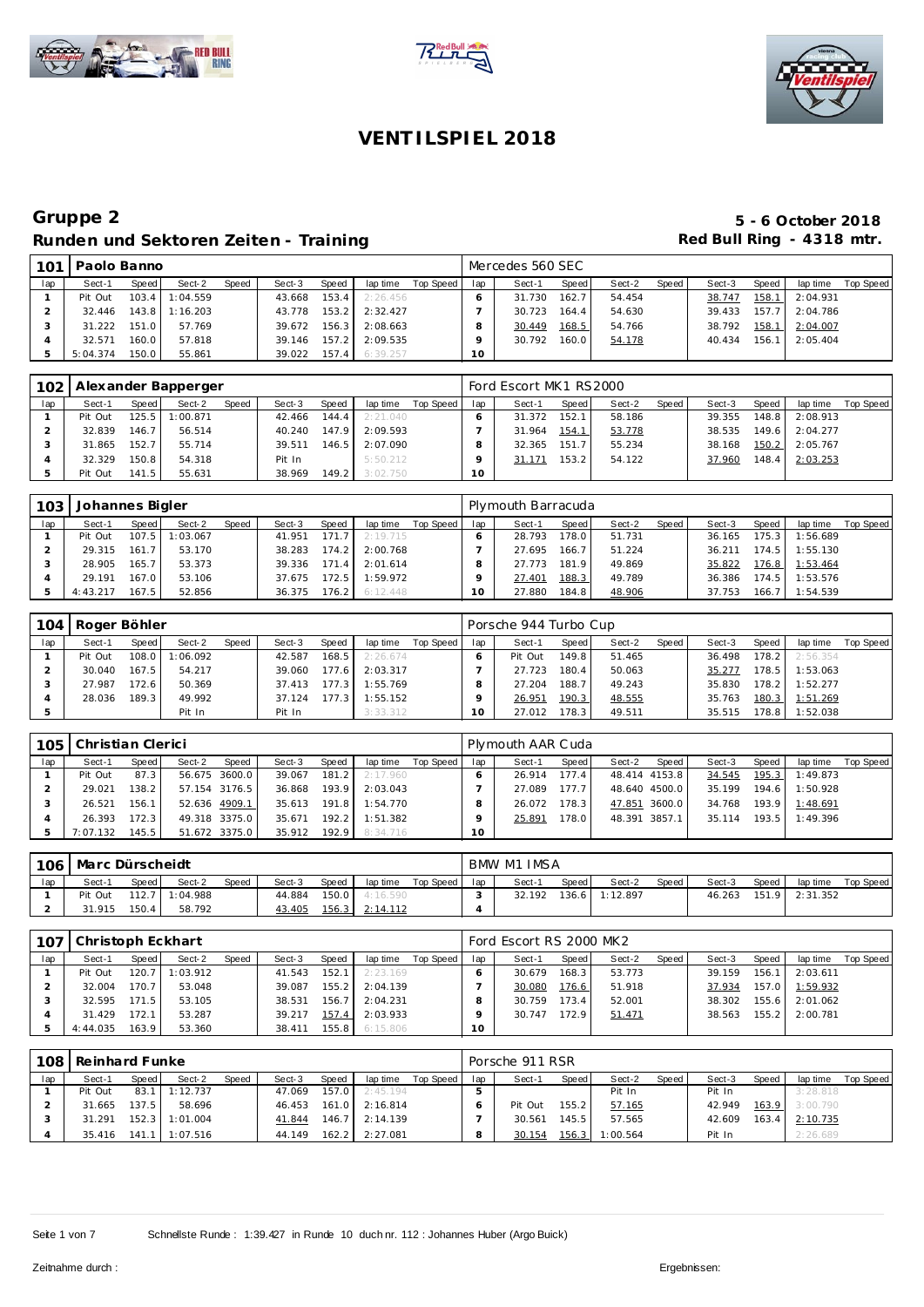





| 109 | Helmut Gähr |       |                 |       |        |       |                       |           |     | Ford Escort RS2000 |       |        |       |        |       |                |           |
|-----|-------------|-------|-----------------|-------|--------|-------|-----------------------|-----------|-----|--------------------|-------|--------|-------|--------|-------|----------------|-----------|
| lap | Sect-1      | Speed | Sect-2          | Speed | Sect-3 | Speed | lap time              | Top Speed | lap | Sect-1             | Speed | Sect-2 | Speed | Sect-3 | Speed | lap time       | Top Speed |
|     | Pit Out     |       | $91.1$ 1:10.704 |       | 42.768 |       | $146.9$ 2:33.959      |           |     | 34.611             | 148.1 | 56.228 |       | 40.248 |       | 149.2 2:11.087 |           |
|     | 33.551      | 155.6 | 55.658          |       |        |       | 43.268 151.5 2:12.477 |           |     |                    |       | Pit In |       | Pit In |       | 3:30.044       |           |
|     | 35.685      | 159.5 | 56.987          |       | 42.289 |       | 149.4 2:14.961        |           |     | Pit Out            | 152.1 | 56.005 |       | 45.028 |       | 98.8 3:04.535  |           |

|     | 110 Josef Gerold, Dr. |       |                 |       |        |       |          |           |     | VW 1302 S |       |        |       |        |       |          |           |
|-----|-----------------------|-------|-----------------|-------|--------|-------|----------|-----------|-----|-----------|-------|--------|-------|--------|-------|----------|-----------|
| lap | Sect-1                | Speed | Sect-2          | Speed | Sect-3 | Speed | lap time | Top Speed | lap | Sect-1    | Speed | Sect-2 | Speed | Sect-3 | Speed | lap time | Top Speed |
|     | Pit Out               |       | $94.5$ 1:04.414 |       | 55.513 | 164.1 | 2:41.629 |           |     | 29.256    | 191.0 | 50.629 |       | 37.139 | 164.6 | 1:57.024 |           |
|     | 29.278                | 186.0 | 51.846          |       | 38.633 | 165.6 | 1:59.757 |           |     | 29.976    | 79.2  | 51.584 |       | Pit In |       | 2:19.595 |           |

|     | Georg Gimenez |       |                |       |        |       |          |           |                 | Alfa Romeo Giulia Sprint GTV |       |          |       |        |       |                    |           |
|-----|---------------|-------|----------------|-------|--------|-------|----------|-----------|-----------------|------------------------------|-------|----------|-------|--------|-------|--------------------|-----------|
| lap | Sect-1        | Speed | Sect-2         | Speed | Sect-3 | Speed | lap time | Top Speed | lap             | Sect-1                       | Speed | Sect-2   | Speed | Sect-3 | Speed | lap time           | Top Speed |
|     | Pit Out       |       | 90.6 1:13.327  |       | 48.913 | 145.0 | 2:45.238 |           |                 | 31.707                       | 154.9 | 1:00.370 |       | 41.103 |       | 154.3 2:13.180     |           |
|     | 35.633        |       | 138.4 1:00.408 |       | 44.453 | 152.1 | 2:20.494 |           |                 | 31.525                       | 166.2 | 54.105   |       | 41.537 |       | $155.4$ $2:07.167$ |           |
|     | 32.301        | 162.2 | 58.406         |       | 42.372 | 149.6 | 2:13.079 |           |                 | 31.155                       | 167.0 | 54.840   |       | 39.439 |       | 155.8 2:05.434     |           |
|     | 34.217        | 151.9 | 56.584         |       | 41.635 | 153.6 | 2:12.436 |           |                 | 31.460                       | 167.5 | 55.403   |       | 42.681 |       | 151.0 2:09.544     |           |
|     | 5:43.278      | 130.8 | 59.726         |       | 43.395 | 154.3 | 7:26.399 |           | 10 <sup>1</sup> |                              |       |          |       |        |       |                    |           |

| 112 | Johannes Huber |       |        |       |        |       |          |           |     | Argo Buick IMSA |       |        |       |        |       |          |           |
|-----|----------------|-------|--------|-------|--------|-------|----------|-----------|-----|-----------------|-------|--------|-------|--------|-------|----------|-----------|
| lap | Sect-1         | Speed | Sect-2 | Speed | Sect-3 | Speed | lap time | Top Speed | lap | Sect-1          | Speed | Sect-2 | Speed | Sect-3 | Speed | lap time | Top Speed |
|     | Pit Out        | 141.3 | 51.970 |       | 37.927 | 190.1 | 2:01.299 |           |     | Pit Out         | 183.2 | 47.645 |       | 33.265 | 192.2 | 4:08.834 |           |
|     | 25.921         | 190.0 | 47.412 |       | 33.592 | 192.9 | 1:46.925 |           |     | 24.757          | 197.3 | 44.823 |       | 31.759 | 201.9 | 1:41.339 |           |
|     | 25.267         | 180.4 | 46.506 |       | 33.130 | 191.2 | 1:44.903 |           |     | 24.723          | 208.0 | 44.312 |       | 33.746 | 198.5 | 1:42.781 |           |
|     | 25.875         | 197.3 | 45.027 |       | 32.070 | 194.2 | 1:42.972 |           |     | 24.852          | 195.9 | 44.564 |       | 31.865 | 196.7 | 1:41.281 |           |
|     |                |       | Pit In |       | Pit In |       | 3:34.474 |           |     | 24.613          | 207.6 | 43.069 |       | 31.745 | 198.2 | 1:39.427 |           |

| 113 | Sigi Innauer |         |          |              |        |              |          |           |     | Porsche 935 dp2 |       |        |       |        |                    |          |           |
|-----|--------------|---------|----------|--------------|--------|--------------|----------|-----------|-----|-----------------|-------|--------|-------|--------|--------------------|----------|-----------|
| lap | Sect-1       | Speed I | Sect-2   | <b>Speed</b> | Sect-3 | <b>Speed</b> | lap time | Top Speed | lap | Sect-1          | Speed | Sect-2 | Speed | Sect-3 | Speed              | lap time | Top Speed |
|     | Pit Out      | 113.1   | 1:02.862 |              | 42.120 | 170.1        | 2:22.443 |           |     | 25.632          | 194.5 | 47.754 |       | 33.137 | 194.6 <sub>1</sub> | 1:46.523 |           |
|     | 30.024       | 153.2   | 53.409   |              | 37.505 | 192.2        | 2:00.938 |           |     | 25.744          | 192.0 | 46.277 |       | 33.945 | 192.21             | 1:45.966 |           |
|     | 27.235       | 174.8   | 50.174   |              | 35.875 | 192.9        | 1:53.284 |           |     | 25.633          | 213.4 | 45.306 |       | 34.441 | 183.1              | 1:45.380 |           |
|     | 28.305       | 175.4   | 50.953   |              | 36.572 | 193.9        | 1:55.830 |           |     | 25.710          | 213.8 | 45.594 |       | 31.943 | 194.9              | 1:43.247 |           |
|     | 4:41.329     | 165.2   | 51.558   |              | 36.218 | 191.5        | 6:09.105 |           |     | 25.455          | 220.8 | 44.702 |       | 32.313 | 190.5              | 1:42.470 |           |

| 114 | Manfred I rger |       |         |       |        |       |          |           |     | Ford GT40 |       |        |       |        |       |          |           |
|-----|----------------|-------|---------|-------|--------|-------|----------|-----------|-----|-----------|-------|--------|-------|--------|-------|----------|-----------|
| lap | Sect-1         | Speed | Sect-2  | Speed | Sect-3 | Speed | lap time | Top Speed | lap | Sect-1    | Speed | Sect-2 | Speed | Sect-3 | Speed | lap time | Top Speed |
|     | Pit Out        | 123.6 | :02.496 |       | 41.559 | 181.5 | 2:22.001 |           |     | 27.674    | 182.3 | 48.892 |       | 35.698 | 191.8 | 1:52.264 |           |
|     | 31.566         | 149.8 | 53.120  |       | 37.439 | 191.5 | 2:02.125 |           |     | 27.624    | 181.9 | 49.360 |       | 35.353 | 193.2 | 1:52.337 |           |
|     | 27.304         | 182.6 | 50.845  |       | 36.256 | 190.8 | 1:54.405 |           |     | 27.001    | 170.7 | 49.323 |       | 35.745 | 191.2 | 1:52.069 |           |
|     | 28.465         | 171.8 | 50.721  |       | 37.049 | 188.2 | 1:56.235 |           |     | 26.217    | 183.5 | 49.654 |       | Pit In |       | 2:02.404 |           |
|     | 4:44.512       | 156.1 | 51.131  |       | 36.717 | 185.6 | 6:12.360 |           | 10  |           |       |        |       |        |       |          |           |

| 115 | Ottokar Jakobs |       |         |       |        |       |          |           |     | Porsche 917 |       |        |       |        |       |                |           |
|-----|----------------|-------|---------|-------|--------|-------|----------|-----------|-----|-------------|-------|--------|-------|--------|-------|----------------|-----------|
| lap | Sect-1         | Speed | Sect-2  | Speed | Sect-3 | Speed | lap time | Top Speed | lap | Sect-1      | Speed | Sect-2 | Speed | Sect-3 | Speed | lap time       | Top Speed |
|     | Pit Out        | 99.1  | :09.489 |       | 42.409 | 179.1 | 2:30.189 |           |     | 27.601      | 161.2 | 48.238 |       | 35.408 |       | 201.5 1:51.247 |           |
|     | 29.726         | 140.9 | 52.558  |       | 38.417 | 166.9 | 2:00.701 |           |     | 26.629      | 178.6 | 47.216 |       | 33.722 |       | 201.1 1:47.567 |           |
|     | 28.406         | 163.2 | 50.541  |       | 36.609 | 177.6 | 1:55.556 |           |     | 26.437      | 179.8 | 46.471 |       | 33.488 |       | 201.1 1:46.396 |           |
|     | 28.035         | 149.6 | 50.397  |       | 37.535 | 188.5 | 1:55.967 |           |     | 26.437      | 169.1 | 46.365 |       | 34.613 |       | 197.8 1:47.415 |           |
|     | 5:39.442       | 135.3 | 51.763  |       | 37.166 | 194.9 | 7:08.371 |           | 10  | 27.426      | 177.7 | 47.464 |       | 33.212 |       | 205.3 1:48.102 |           |

| 116 | Dominik Karner |       |        |       |        |       |          |           |     | VW Käfer |        |        |                |        |       |          |           |
|-----|----------------|-------|--------|-------|--------|-------|----------|-----------|-----|----------|--------|--------|----------------|--------|-------|----------|-----------|
| lap | Sect-1         | Speed | Sect-2 | Speed | Sect-3 | Speed | lap time | Top Speed | lap | Sect-1   | Speed  | Sect-2 | Speed <b>i</b> | Sect-3 | Speed | lap time | Top Speed |
|     | Pit Out        | 109.7 | 57.259 |       | 43.980 | 159.8 | 2:11.312 |           |     | 30.480   | 157.4  | 54.506 |                | 38.139 | 159.1 | 2:03.125 |           |
|     | 32.102         | 158.4 | 56.130 |       | 39.851 | 159.8 | 2:08.083 |           |     | 32.047   | 168.3  | 53.457 |                | 38.412 | 158.1 | 2:03.916 |           |
|     | 31.164         | 167.5 | 53.729 |       | 39.870 | 162.7 | 2:04.763 |           |     | 31.423   | 162.9  | 55.215 |                | 41.151 | 160.5 | 2:07.789 |           |
|     | 5:32.404       | 153.2 | 53.615 |       | 38.250 | 156.7 | 7:04.269 |           |     | 32.875   | 127.01 | 58.068 |                | 40.039 | 159.3 | 2:10.982 |           |

| $117$ | Philipp Kennewell |       |                    |       |        |              |          |           |     | <b>BMW 2002</b> |       |        |       |        |       |          |           |
|-------|-------------------|-------|--------------------|-------|--------|--------------|----------|-----------|-----|-----------------|-------|--------|-------|--------|-------|----------|-----------|
| lap   | Sect-1            | Speed | Sect-2             | Speed | Sect-3 | <b>Speed</b> | lap time | Top Speed | lap | Sect-1          | Speed | Sect-2 | Speed | Sect-3 | Speed | lap time | Top Speed |
|       | Pit Out           |       | 106.7 1:02.846     |       | 43.485 | 177.0        | 2:25.810 |           |     | 32.655          | 143.2 | 55.576 |       | 41.261 | 150.8 | 2:09.492 |           |
|       | 32.151            |       | $116.0$   1:10.304 |       | 41.059 | 181.2        | 2:23.514 |           |     | 30.877          | 147.1 | 53.230 |       | 44.371 | 160.7 | 2:08.478 |           |
|       | 29.996            | 134.6 | 56.073             |       | Pit In |              | 2:20.795 |           |     | 30.151          | 154.5 | 52.173 |       | 38.057 | 182.7 | 2:00.381 |           |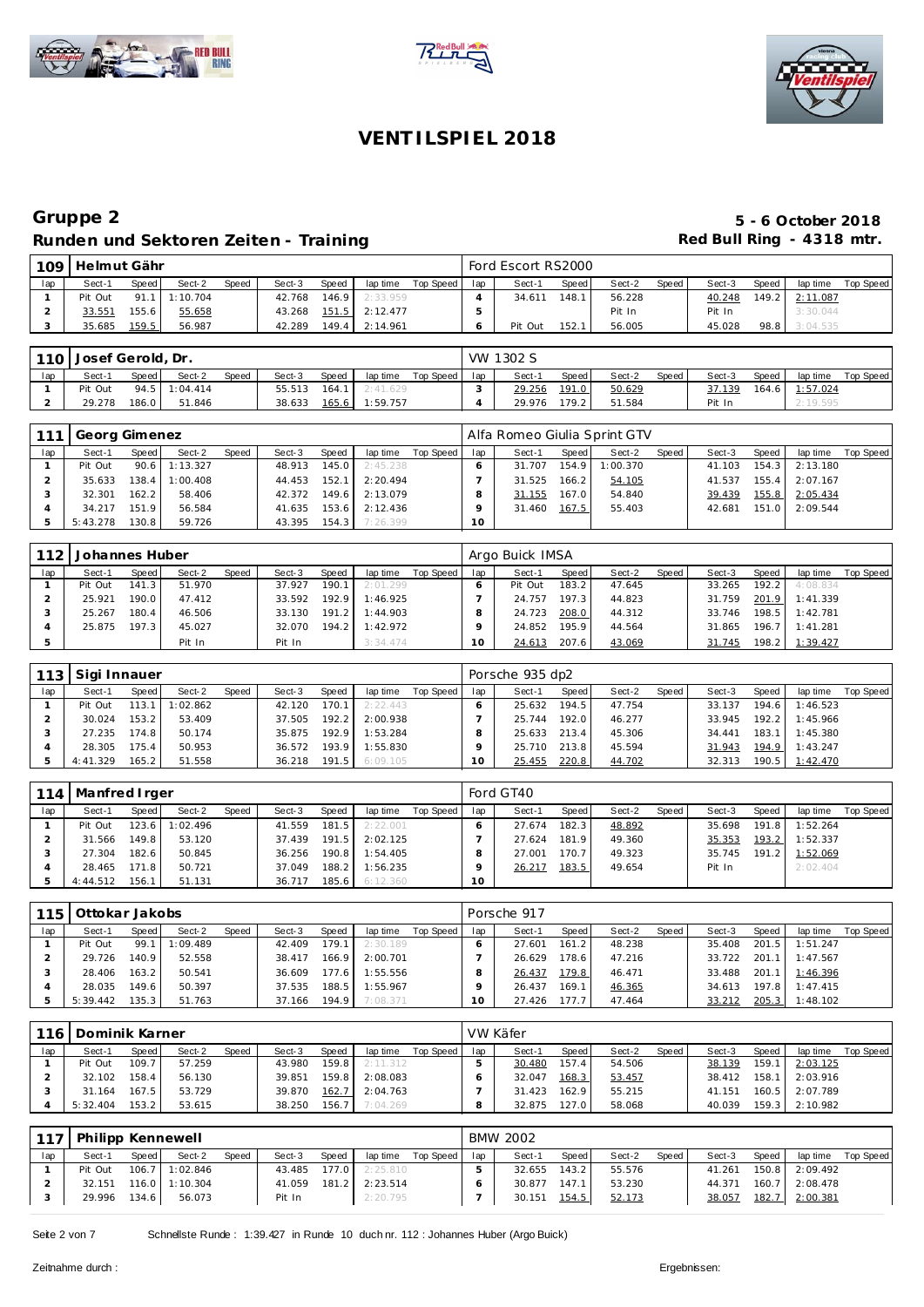





 $\overline{\phantom{a}}$ 

### **VENT ILSPIEL 2018**

# **Gruppe 2 5 - 6 October 2018 Runden und Sektoren Zeiten - Training and Red Bull Ring - 4318 mtr.**

Pit Out 140.7 56.799 42.473 175.6 9:41.802 8 29.341 136.5 58.951 40.788 143.6 2:09.080

| 118 | Johannes Kraft |       |          |       |        |       |          |           |     | <b>BMW 2002 Tii</b> |       |        |       |        |       |          |           |
|-----|----------------|-------|----------|-------|--------|-------|----------|-----------|-----|---------------------|-------|--------|-------|--------|-------|----------|-----------|
| lap | Sect-1         | Speed | Sect-2   | Speed | Sect-3 | Speed | lap time | Top Speed | lap | Sect-1              | Speed | Sect-2 | Speed | Sect-3 | Speed | lap time | Top Speed |
|     | Pit Out        | 113.1 | : 00.326 |       | 41.074 | 155.4 | 2:22.055 |           |     | Pit Out             | 117.9 | 59.526 |       | 38.804 | 159.8 | 3:09.324 |           |
|     | 33.106         | 156.8 | 56.224   |       | 38.411 | 157.4 | 2:07.741 |           |     | 31.585              | 167.5 | 53.674 |       | 36.798 | 160.7 | 2:02.057 |           |
|     | 31.052         | 145.3 | 54.371   |       | 40.666 | 157.4 | 2:06.089 |           |     | 30.484              | 157.0 | 52.181 |       | 37.338 | 156.1 | 2:00.003 |           |
|     | 33.908         | 153.6 | 56.091   |       | 41.101 | 149.8 | 2:11.100 |           |     | 30.549              | 161.0 | 51.876 |       | 37.505 | 156.1 | 1:59.930 |           |
|     |                |       | Pit In   |       | Pit In |       | 3:44.745 |           |     | 32.229              | 134.2 | 58.849 |       | Pit In |       | 2:24.141 |           |

| 119 | Marcus Lipp |       |          |       |        |       |          |           |     | Alfa Romeo Alfetta GTV 6 |                    |        |       |        |       |          |           |
|-----|-------------|-------|----------|-------|--------|-------|----------|-----------|-----|--------------------------|--------------------|--------|-------|--------|-------|----------|-----------|
| lap | Sect-1      | Speed | Sect-2   | Speed | Sect-3 | Speed | lap time | Top Speed | lap | Sect-1                   | Speed              | Sect-2 | Speed | Sect-3 | Speed | lap time | Top Speed |
|     | Pit Out     | 82.0  | 1:11.387 |       | 47.047 | 153.0 | 2:44.836 |           |     | 30.508                   | 172.1              | 50.530 |       | 36.677 | 159.8 | 1:57.715 |           |
|     | 32.526      | 163.9 | 56.335   |       | 38.183 | 160.0 | 2:07.044 |           |     | 31.714                   | 172.3 <sub>1</sub> | 50.724 |       | 35.871 | 161.0 | 1:58.309 |           |
|     | 30.550      | 172.6 | 52.803   |       | 36.421 | 159.5 | 1:59.774 |           |     | 29.898                   | 172.1              | 50.456 |       | 35.829 | 158.4 | 1:56.183 |           |
|     | 30.014      | 171.8 | 52.787   |       | 37.271 | 161.0 | 2:00.072 |           |     | 29.880                   | 172.9              | 51.406 |       | 37.528 | 158.1 | 1:58.814 |           |
|     | 5:07.037    | 153.2 | 53.572   |       | 37.211 | 157.9 | 6:37.820 |           |     | 30.201                   | 169.6              | 51.471 |       | 37.833 | 155.8 | 1:59.505 |           |

| $120$ $\cdot$ | Alfred Loibl |                    |          |              |        |       |          |           |     | Porsche 911 RS Replika |       |        |       |        |                    |          |           |
|---------------|--------------|--------------------|----------|--------------|--------|-------|----------|-----------|-----|------------------------|-------|--------|-------|--------|--------------------|----------|-----------|
| lap           | Sect-1       | Speed              | Sect-2   | <b>Speed</b> | Sect-3 | Speed | lap time | Top Speed | lap | Sect-1                 | Speed | Sect-2 | Speed | Sect-3 | Speed              | lap time | Top Speed |
|               | Pit Out      | 140.9              | 1:04.053 |              | 46.053 | 137.1 | 2:24.847 |           |     | 32.046                 | 169.1 | 56.883 |       | 42.119 | 145.9              | 2:11.048 |           |
|               | 35.380       | 150.0              | 58.259   |              | 40.940 | 149.0 | 2:14.579 |           |     | 32.792                 | 171.0 | 55.117 |       | 40.385 | 145.2              | 2:08.294 |           |
|               | 33.933       | 163.2              | 57.367   |              | 41.487 | 150.2 | 2:12.787 |           |     | 32.271                 | 172.9 | 54.496 |       | 41.296 | 147.9              | 2:08.063 |           |
|               | 4:56.561     | 148.1 <sub>1</sub> | 56.869   |              | 40.125 | 48.4  | 6:33.555 |           |     | 32.363                 | 170.1 | 54.988 |       | 40.632 | 147.3 <sub>1</sub> | 2:07.983 |           |

|     | 121   Markus Mair |       |        |       |        |       |          |           |     | Alfa Romeo GTAm |       |        |       |        |       |          |           |
|-----|-------------------|-------|--------|-------|--------|-------|----------|-----------|-----|-----------------|-------|--------|-------|--------|-------|----------|-----------|
| lap | Sect-1            | Speed | Sect-2 | Speed | Sect-3 | Speed | lap time | Top Speed | lap | Sect-1          | Speed | Sect-2 | Speed | Sect-3 | Speed | lap time | Top Speed |
|     | Pit Out           | 83.   | 12.750 |       | 6.887  | 153.8 |          |           |     | 32.309          | 159.3 | 56.661 |       | Pit In |       |          |           |

| 122 | Kurt Menhofer |       |                  |       |        |       |          |           |     | Porsche 911 2.8 RS |       |        |         |        |       |                    |           |
|-----|---------------|-------|------------------|-------|--------|-------|----------|-----------|-----|--------------------|-------|--------|---------|--------|-------|--------------------|-----------|
| lap | Sect-1        | Speed | Sect-2           | Speed | Sect-3 | Speed | lap time | Top Speed | lap | Sect-1             | Speed | Sect-2 | Speed I | Sect-3 | Speed | lap time           | Top Speed |
|     | Pit Out       |       | $110.5$ 1:02.154 |       | 46.154 | 152.3 | 2:26.732 |           |     | 29.770             | 170.1 | 52.325 |         | 37.830 |       | 161.9 1:59.925     |           |
|     | 31.677        |       | $136.6$ 1:05.742 |       | 39.785 | 158.8 | 2:17.204 |           |     | 29.402             | 174.8 | 52.911 |         | 38.177 | 156.1 | $1 \quad 2:00.490$ |           |
|     | 30.492        | 163.9 | 53.064           |       | 38.833 | 160.7 | 2:02.389 |           |     | 29.852             | 175.4 | 51.432 |         | 40.170 |       | 163.4 2:01.454     |           |
|     | 30.760        | 155.2 | 53.872           |       | Pit In |       | 2:11.571 |           |     | 29.544             | 168.8 | 50.559 |         | 38.712 |       | 162.7 1:58.815     |           |
|     | Pit Out       | 169.6 | 52.323           |       | 38.842 | 158.1 | 7:24.043 |           | 10  |                    |       |        |         |        |       |                    |           |

| 123 | Josef Meyer |       |        |       |        |       |           |           |         | Porsche Carrera 3.0 RSR |       |        |       |        |       |          |           |
|-----|-------------|-------|--------|-------|--------|-------|-----------|-----------|---------|-------------------------|-------|--------|-------|--------|-------|----------|-----------|
| lap | Sect-1      | Speed | Sect-2 | Speed | Sect-3 | Speed | lap time  | Top Speed | lap     | Sect-1                  | Speed | Sect-2 | Speed | Sect-3 | Speed | lap time | Top Speed |
|     |             |       |        |       |        |       | 2:05.074  |           |         |                         |       |        |       |        |       | 1:59.744 |           |
|     |             |       |        |       |        |       | 2:03.935  |           |         |                         |       |        |       |        |       | 1:55.174 |           |
|     |             |       |        |       |        |       | 2:00.154  |           |         |                         |       |        |       |        |       | 1:54.133 |           |
|     |             |       |        |       |        |       | 10:21.365 |           | $\circ$ |                         |       |        |       |        |       |          |           |

| 124 | Michael Mitterer |        |        |       |        |       |          |           |     | Mazda RX 3 |       |          |       |        |       |          |           |
|-----|------------------|--------|--------|-------|--------|-------|----------|-----------|-----|------------|-------|----------|-------|--------|-------|----------|-----------|
| lap | Sect-1           | Speed  | Sect-2 | Speed | Sect-3 | Speed | lap time | Top Speed | lap | Sect-1     | Speed | Sect-2   | Speed | Sect-3 | Speed | lap time | Top Speed |
|     | Pit Out          | 102.5  | 57.294 |       | 43.369 | 162.2 | 2:18.682 |           |     |            |       | Pit In   |       | Pit In |       | 3:31.267 |           |
|     | 31.073           | 164.71 | 52.316 |       | 38.132 | 165.9 | 2:01.521 |           |     | Pit Out    | 141.5 | 52.936   |       | 37.366 | 167.2 | 2:51.996 |           |
|     | 30.233           | 178.9  | 51.415 |       | 37.065 | 164.6 | 1:58.713 |           |     | 32.990     | 105.9 | 1:39.654 |       | Pit In |       | 3:29.141 |           |
|     | 30.970           | 157.2  | 55.752 |       | 41.156 | 166.2 | 2:07.878 |           | 8   |            |       |          |       |        |       |          |           |

| 125 | ,   Gerald Müller |       |          |       |        |       |          |           |     | Ford Escort RS2000 |       |        |       |        |       |          |           |
|-----|-------------------|-------|----------|-------|--------|-------|----------|-----------|-----|--------------------|-------|--------|-------|--------|-------|----------|-----------|
| lap | Sect-1            | Speed | Sect-2   | Speed | Sect-3 | Speed | lap time | Top Speed | lap | Sect-1             | Speed | Sect-2 | Speed | Sect-3 | Speed | lap time | Top Speed |
|     | Pit Out           | 106.9 | : 07.307 |       | 42.144 | 159.1 | hh.      |           |     | 30.520             | 162.9 | 53.797 |       | 40.461 | 134.2 | 2:04.778 |           |

|     | 126   Gregor Nell |       |                |              |        |         |          |             |     | Ford Escort RS 2000 |       |        |       |        |       |                |           |
|-----|-------------------|-------|----------------|--------------|--------|---------|----------|-------------|-----|---------------------|-------|--------|-------|--------|-------|----------------|-----------|
| lap | Sect-1            | Speed | Sect-2         | <b>Speed</b> | Sect-3 | Speed   | lap time | Top Speed I | lap | Sect-1              | Speed | Sect-2 | Speed | Sect-3 | Speed | lap time       | Top Speed |
|     | Pit Out           |       | 124.2 1:02.660 |              | 41.607 | $154.3$ | 2:22.055 |             |     | 30.661              | 75.7  | 52.761 |       | 38.403 |       | 157.2 2:01.825 |           |
|     | 31.769            | 166.2 | 53.147         |              | 38.840 | 159.3   | 2:03.756 |             |     |                     |       |        |       |        |       |                |           |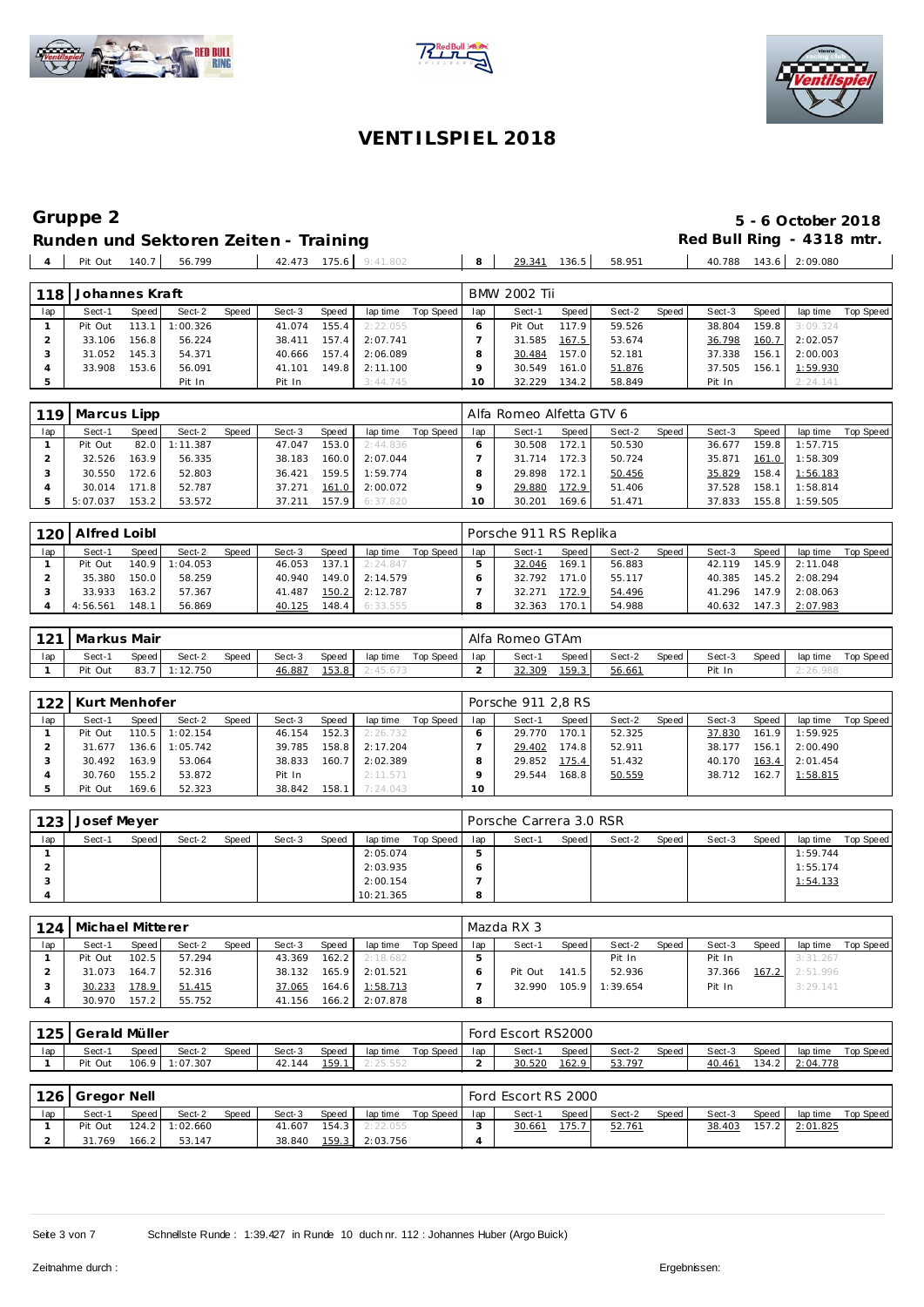





| .127 |         |        | Christian Neunemann |       |        |       |          |           |     | Porsche 911 RS |       |        |       |        |       |          |           |
|------|---------|--------|---------------------|-------|--------|-------|----------|-----------|-----|----------------|-------|--------|-------|--------|-------|----------|-----------|
| lap  | Sect-1  | Speed  | Sect-2              | Speed | Sect-3 | Speed | lap time | Top Speed | lap | Sect-1         | Speed | Sect-2 | Speed | Sect-3 | Speed | lap time | Top Speed |
|      | Pit Out | 106.5  | 1:03.475            |       | 43.230 | 172.2 | 2:24.529 |           |     | Pit Out        | 153.2 | 49.990 |       | 36.158 | 174.8 | 2:48.874 |           |
|      | 30.316  | 134.2  | 59.994              |       | 35.863 | 174.5 | 2:06.173 |           |     | 28.446         | 173.2 | 48.912 |       | 35.689 | 175.0 | 1:53.047 |           |
|      | 28.027  | 163.7  | 52.423              |       | 39.240 | 172.5 | 1:59.690 |           |     | 27.504         | 189.3 | 48.053 |       | 35.444 | 176.8 | 1:51.001 |           |
|      | 28.335  | 176.3  | 48.990              |       | 35.664 | 176.5 | 1:52.989 |           |     | 27.485         | 173.7 | 48.557 |       | 35.795 | 78.5  | 1:51.837 |           |
|      | 27.794  | 174.81 | 49.412              |       | Pit In |       | 5:32.876 |           |     | 27.561         | 186.0 | 48.105 |       | 36.478 | 70.6  | 1:52.144 |           |

| 129 | Michael Öfele |       |          |       |        |       |          |           |     | BMW 535i Alpina |       |        |       |        |       |                |           |
|-----|---------------|-------|----------|-------|--------|-------|----------|-----------|-----|-----------------|-------|--------|-------|--------|-------|----------------|-----------|
| lap | Sect-1        | Speed | Sect-2   | Speed | Sect-3 | Speed | lap time | Top Speed | lap | Sect-1          | Speed | Sect-2 | Speed | Sect-3 | Speed | lap time       | Top Speed |
|     | Pit Out       | 87.01 | : 03.115 |       | 45.906 | 151.7 | 2:32.227 |           |     | 29.526          | 185.1 | 51.654 |       | 37.103 | 166.4 | 1:58.283       |           |
|     | 31.136        | 154.3 | 58.440   |       | 38.896 | 166.2 | 2:08.472 |           |     | 29.031          | 179.2 | 52.880 |       | 39.284 |       | 166.9 2:01.195 |           |
|     | 29.686        | 152.3 | 55.021   |       | 41.142 | 166.2 | 2:05.849 |           |     | 29.263          | 186.0 | 51.161 |       | 39.061 |       | 168.0 1:59.485 |           |
|     | 30.915        | 185.4 | 50.717   |       | 37.620 | 169.8 | 1:59.252 |           |     | 28.739          | 182.3 | 51.403 |       | 37.160 |       | 166.4 1:57.302 |           |
|     | 5:26.445      | 173.7 | 53.642   |       | 38.133 | 162.9 | 6:58.220 |           |     | 29.576          | 177.4 | 50.739 |       | 37.471 |       | 168.0 1:57.786 |           |

| 130 | Mario Presterl |       |          |       |        |       |          |           |     | Ford Escort MK2 RS2000 |       |        |       |        |        |          |           |
|-----|----------------|-------|----------|-------|--------|-------|----------|-----------|-----|------------------------|-------|--------|-------|--------|--------|----------|-----------|
| lap | Sect-1         | Speed | Sect-2   | Speed | Sect-3 | Speed | lap time | Top Speed | lap | Sect-1                 | Speed | Sect-2 | Speed | Sect-3 | Speed  | lap time | Top Speed |
|     | Pit Out        | 103.4 | 1:01.863 |       | 42.087 | 141.9 | 2.22181  |           |     | 33.884                 | 149.1 | 55.038 |       | 39.130 | 146.7  | 2:08.052 |           |
|     | 34.079         | 139.5 | 57.285   |       | 40.983 | 145.0 | 2:12.347 |           |     | 31.880                 | 156.1 | 53.626 |       | 39.126 | 147.5  | 2:04.632 |           |
|     | 33.045         | 145.1 | 57.283   |       | 39.636 | 145.6 | 2:09.964 |           |     | 32.205                 | 155.4 | 53.248 |       | 38.847 | 147.5  | 2:04.300 |           |
|     | 5:26.006       | 150.0 | 57.004   |       | 40.224 | 142.7 | 7:03.234 |           |     | 32.236                 | 153.2 | 56.231 |       | 41.157 | 137.2. | 2:09.624 |           |

| 131 | Klaus Presterl |       |          |       |        |       |          |           |         | Porsche 911 |       |        |       |        |       |          |           |
|-----|----------------|-------|----------|-------|--------|-------|----------|-----------|---------|-------------|-------|--------|-------|--------|-------|----------|-----------|
| lap | Sect-1         | Speed | Sect-2   | Speed | Sect-3 | Speed | lap time | Top Speed | lap     | Sect-1      | Speed | Sect-2 | Speed | Sect-3 | Speed | lap time | Top Speed |
|     | Pit Out        | 118.0 | 1:04.174 |       | 44.622 | 155.2 | 2:22.269 |           |         | 29.794      | 182.6 | 53.088 |       | 37.387 | 161.0 | 2:00.269 |           |
|     | 31.306         | 145.9 | 55.072   |       | 39.311 | 157.7 | 2:05.689 |           |         | 31.014      | 171.0 | 51.835 |       | 38.035 | 160.5 | 2:00.884 |           |
|     | 31.171         | 171.0 | 54.045   |       | 39.175 | 159.1 | 2:04.391 |           |         | 29.538      | 181.0 | 52.205 |       | 37.470 | 162.4 | 1:59.213 |           |
|     | 5:31.709       | 162.2 | 52.563   |       | 39.244 | 157.4 | 7:03.516 |           |         | 29.361      | 183.5 | 52.419 |       | 37.742 | 161.2 | 1:59.522 |           |
|     | 30.007         | 182.6 | 52.476   |       | 37.551 | 161.2 | 2:00.034 |           | $10-10$ |             |       |        |       |        |       |          |           |

|     | 132   Friedrich Rauter |       |                  |       |        |       |          |           |     | Lancia Delta HF Integrale |                        |          |       |        |       |                  |           |
|-----|------------------------|-------|------------------|-------|--------|-------|----------|-----------|-----|---------------------------|------------------------|----------|-------|--------|-------|------------------|-----------|
| lap | Sect-1                 | Speed | Sect-2           | Speed | Sect-3 | Speed | lap time | Top Speed | lap | Sect-1                    | Speed                  | Sect-2   | Speed | Sect-3 | Speed | lap time         | Top Speed |
|     | Pit Out                |       | $136.3$ 1:13.611 |       | 46.897 | 146.5 | 2:33.314 |           |     | 4:56.960                  | $140.6$ $\blacksquare$ | 1:02.648 |       | 44.881 |       | $147.7$ 6:44.489 |           |
|     | 31.946                 | 149.4 | 58.685           |       | 45.377 | 137.4 | 2:16.008 |           |     | 32.469                    | 158.8                  | 57.324   |       | 44.904 | 150.0 | 2:14.697         |           |
|     | 33.809                 | 158.8 | 59.997           |       | 44.628 | 149.0 | 2:18.434 |           |     | 32.567                    | 164.7                  | 56.589   |       | Pit In |       | 2:20.848         |           |

| 133 | Bernhard Reiss |        |          |              |        |        |          |           |     | Alfa Romeo 75 Turbo Evoluzione |       |          |       |        |       |          |           |
|-----|----------------|--------|----------|--------------|--------|--------|----------|-----------|-----|--------------------------------|-------|----------|-------|--------|-------|----------|-----------|
| lap | Sect-1         | Speed  | Sect-2   | <b>Speed</b> | Sect-3 | Speed  | lap time | Top Speed | lap | Sect-1                         | Speed | Sect-2   | Speed | Sect-3 | Speed | lap time | Top Speed |
|     | Pit Out        | 92.1   | 1:13.076 |              | 46.774 | 160.01 | 2:44.895 |           |     | 29.503                         | 186.4 | 52.887   |       | 35.671 | 165.9 | 1:58.061 |           |
|     | 30.979         | 142.11 | 59.074   |              | 37.594 | 164.9  | 2:07.647 |           |     | 28.592                         | 188.7 | 50.397   |       | 35.400 | 168.2 | 1:54.389 |           |
|     | 29.106         | 181.6  | 52.727   |              | 37.966 | 165.1  | 1:59.799 |           |     | 28.941                         | 187.7 | 51.430   |       | 36.468 | 166.4 | 1:56.839 |           |
|     | 29.444         | 167.0  | 55.470   |              | 37.532 | 162.7  | 2:02.446 |           |     | 32.824                         | 125.9 | 1:01.001 |       | Pit In |       | 2:34.492 |           |
|     | 5:04.645       | 171.8  | 50.829   |              | 36.081 | 166.2  | 6:31.555 |           | 10  |                                |       |          |       |        |       |          |           |

|     | 134   Alexander Ringhofer<br>Speed<br>Speed<br>Sect-2<br>Sect-3<br>Speed<br>lap time<br>Sect-1<br>$126.2$ 1:03.732<br>133.0<br>Pit Out<br>2:27.167<br>45.517<br>$136.3$ 1:03.913<br>2:22.847<br>34.927<br>140.1<br>44.007 |       |        |  |        |       |          |           |     | MG C Sebring GTS |       |                |       |        |       |                       |           |
|-----|---------------------------------------------------------------------------------------------------------------------------------------------------------------------------------------------------------------------------|-------|--------|--|--------|-------|----------|-----------|-----|------------------|-------|----------------|-------|--------|-------|-----------------------|-----------|
| lap |                                                                                                                                                                                                                           |       |        |  |        |       |          | Top Speed | lap | Sect-1           | Speed | Sect-2         | Speed | Sect-3 | Speed | lap time              | Top Speed |
|     |                                                                                                                                                                                                                           |       |        |  |        |       |          |           |     | 34.155           |       | 146.5 1:02.874 |       | 43.689 |       | 136.4 2:20.718        |           |
|     |                                                                                                                                                                                                                           |       |        |  |        |       |          |           |     | 33.115           | 156.3 | 56.991         |       | 41.162 |       | $140.1$ 2:11.268      |           |
|     | 34.014                                                                                                                                                                                                                    | 133.2 | 59.271 |  | 41.460 | 138.6 | 2:14.745 |           |     | 34.338           | 149.6 | 56.665         |       |        |       | 41.179 141.5 2:12.182 |           |
|     | 5:22.249                                                                                                                                                                                                                  | 152.5 | 56.934 |  | 42.683 | 137.2 | 7:01.866 |           |     | 33.885           | 146.3 | 56.152         |       | 41.083 |       | 135.8 2:11.120        |           |

|     | 135   Martin Sahl |         |          |       |                |       |          |           |                 | Ford Escort RS 1600 BDA |       |        |       |        |       |                  |           |
|-----|-------------------|---------|----------|-------|----------------|-------|----------|-----------|-----------------|-------------------------|-------|--------|-------|--------|-------|------------------|-----------|
| lap | Sect-1            | Speed   | Sect-2   | Speed | Sect-3         | Speed | lap time | Top Speed | lap             | Sect-1                  | Speed | Sect-2 | Speed | Sect-3 | Speed | lap time         | Top Speed |
|     | Pit Out           | $124.3$ | 1:06.116 |       | 42.420         | 161.0 | 2:23.558 |           |                 | 29.245                  | 171.8 | 51.001 |       | 35.284 | 173.1 | 1:55.530         |           |
|     | 30.562            | 154.7   | 52.924   |       | 37.218         | 163.1 | 2:00.704 |           |                 | 28.976                  | 178.6 | 50.351 |       | 35.236 | 173.9 | 1:54.563         |           |
|     | 29.560            | 151.7   | 52.741   |       | 36.610 171.2   |       | 1:58.911 |           |                 | 28.516                  | 168.5 | 49.931 |       | 35.987 |       | $174.2$ 1:54.434 |           |
|     | 30.491            | 171.8   | 51.123   |       | $36.476$ 171.4 |       | 1:58.090 |           |                 | 28.055                  | 174.3 | 49.303 |       | 36.766 |       | 167.4 1:54.124   |           |
|     | 6:42.233          | 168.0   | 51.421   |       | 35.935         | 169.3 | 8:09.589 |           | 10 <sup>°</sup> |                         |       |        |       |        |       |                  |           |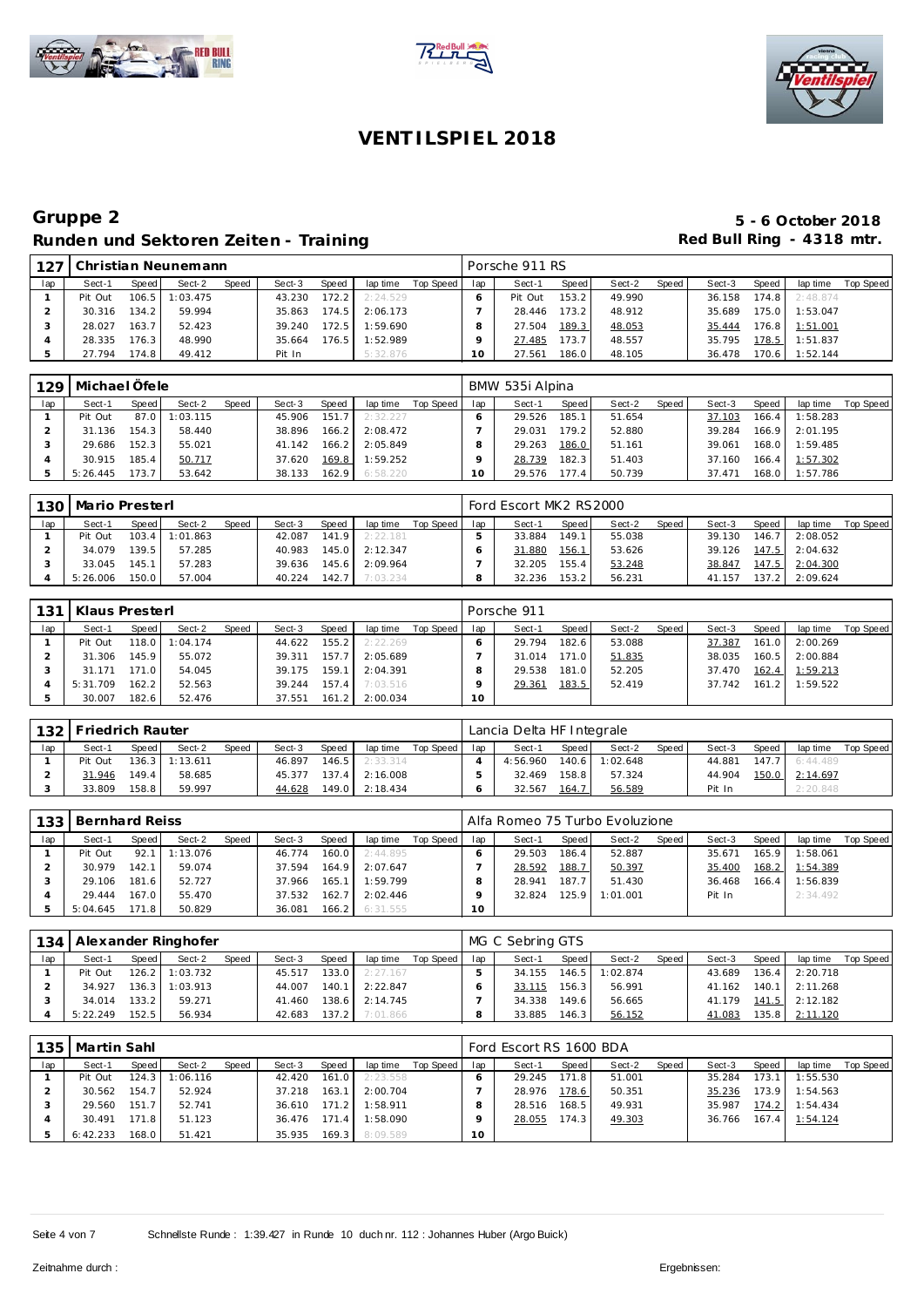





| 136 | Willy Salzgeber |       |                |              |        |       |          |           | VW Golf |        |       |        |       |        |       |                |           |
|-----|-----------------|-------|----------------|--------------|--------|-------|----------|-----------|---------|--------|-------|--------|-------|--------|-------|----------------|-----------|
| lap | Sect-1          | Speed | Sect-2         | <b>Speed</b> | Sect-3 | Speed | lap time | Top Speed | lap     | Sect-1 | Speed | Sect-2 | Speed | Sect-3 | Speed | lap time       | Top Speed |
|     | Pit Out         |       | 103.5 1:04.851 |              | 40.833 | 172.0 | 2:22.661 |           |         | 26.344 | 186.0 | 47.042 |       | 36.566 |       | 176.8 1:49.952 |           |
|     | 27.867          | 190.0 | 48.457         |              | 35.260 | 179.4 | 1:51.584 |           |         | 27.460 | 188.3 | 49.031 |       | 33.725 | 183.1 | 1:50.216       |           |

| 137 | Josef Schied Ibauer<br>Speed<br>Sect-2<br>Speed<br>Speed<br>Sect-3<br>Sect-1<br>lap time<br>95.9<br>1:13.054<br>157.0<br>Pit Out<br>47.346<br>2:46.034 |       |        |  |        |        |          |           |     | Porsche Carrera 3.0 |       |        |       |        |         |          |           |
|-----|--------------------------------------------------------------------------------------------------------------------------------------------------------|-------|--------|--|--------|--------|----------|-----------|-----|---------------------|-------|--------|-------|--------|---------|----------|-----------|
| lap |                                                                                                                                                        |       |        |  |        |        |          | Top Speed | lap | Sect-1              | Speed | Sect-2 | Speed | Sect-3 | Speed   | lap time | Top Speed |
|     |                                                                                                                                                        |       |        |  |        |        |          |           |     | 31.159              | 185.4 | 50.190 |       | 36.785 | 165.    | 1:58.134 |           |
|     | 32.646                                                                                                                                                 | 132.3 | 55.705 |  | 38.628 | 162.4  | 2:06.979 |           |     | 29.482              | 183.8 | 50.478 |       | 37.350 | 163.9   | 1:57.310 |           |
|     | 30.286                                                                                                                                                 | 172.3 | 52.676 |  | 38.191 | 163.1  | 2:01.153 |           |     | 29.708              | 189.3 | 50.550 |       | 36.547 | 166.2   | 1:56.805 |           |
|     | 31.575                                                                                                                                                 | 160.3 | 53.561 |  | 39.320 | 166.4  | 2:04.456 |           |     | 29.166              | 186.7 | 50.823 |       | 36.750 | 166.7   | 1:56.739 |           |
|     | 5:01.154                                                                                                                                               | 145.7 | 55.267 |  | 38.730 | 164.61 | 6:35.151 |           |     | 29.495              | 171.8 | 50.236 |       | 37.372 | 164.6 l | 1:57.103 |           |

| 138 | Brigitte Schmalzl |                    |        |       |        |       |                  |           |     | Mercedes 190 3.0 EVO2 |         |        |       |        |       |          |           |
|-----|-------------------|--------------------|--------|-------|--------|-------|------------------|-----------|-----|-----------------------|---------|--------|-------|--------|-------|----------|-----------|
| lap | Sect-1            | Speed              | Sect-2 | Speed | Sect-3 | Speed | lap time         | Top Speed | lap | Sect-1                | Speed ! | Sect-2 | Speed | Sect-3 | Speed | lap time | Top Speed |
|     | Pit Out           | 129.7              | 58.906 |       | 41.355 |       | $160.2$ 2:17.785 |           |     | 28.798                | 178.9   | 50.953 |       | 35.904 | 167.4 | 1:55.655 |           |
|     | 31.136            | 153.2              | 53.079 |       | 37.170 | 167.2 | 2:01.385         |           |     | 29.064                | 179.5   | 50.371 |       | 35.741 | 166.2 | 1:55.176 |           |
|     | 30.457            | 166.5 <sub>1</sub> | 50.910 |       | 36.295 |       | $166.7$ 1:57.662 |           |     | 28.818                | 183.5   | 49.283 |       | 35.953 | 168.8 | 1:54.054 |           |
|     | 32.137            | 172.1              | 52.813 |       | 37.460 | 166.4 | 2:02.410         |           |     | 28.735                | 176.6   | 48.984 |       | 35.345 | 169.3 | 1:53.064 |           |
|     | 4:58.892          | 161.0              | 50.816 |       | 37.093 |       | 166.7 6:26.801   |           | 10  |                       |         |        |       |        |       |          |           |

| 139 | Walter Schropper |         |          |       |        |       |           |           |     | Jaguar E-Type |        |        |       |        |       |          |           |
|-----|------------------|---------|----------|-------|--------|-------|-----------|-----------|-----|---------------|--------|--------|-------|--------|-------|----------|-----------|
| lap | Sect-1           | Speed I | Sect-2   | Speed | Sect-3 | Speed | lap time  | Top Speed | lap | Sect-1        | Speed  | Sect-2 | Speed | Sect-3 | Speed | lap time | Top Speed |
|     | Pit Out          | 128.3   | 1:01.863 |       | 40.998 | 162.7 | 2:21.196  |           |     | 26.594        | 191.7  | 48.078 |       | 34.058 | 184.3 | 1:48.730 |           |
|     | 32.620           | 169.9   | 52.381   |       | 36.419 | 177.9 | 2:01.420  |           |     | 26.667        | 185.7  | 47.800 |       | 34.819 | 178.5 | 1:49.286 |           |
|     | 29.260           | 174.01  | 50.585   |       | 36.409 | 180.3 | 1:56.254  |           |     | 26.464        | 194.1  | 49.714 |       | Pit In |       | 2:00.568 |           |
|     | 30.258           | 141.7   | 51.186   |       | 36.553 | 183.1 | 1:57.997  |           |     | Pit Out       | 176.01 | 49.709 |       | 35.007 | 170.6 | 3:39.533 |           |
|     | 4:57.397         | 176.9   | 49.528   |       | 34.534 | 183.1 | 6: 21.459 |           | 10  |               |        |        |       |        |       |          |           |

| 140 | Andreas Seiverth |         |                |       |        |       |          |           |     | Ford Capri 2600 RS |       |        |       |        |       |          |           |
|-----|------------------|---------|----------------|-------|--------|-------|----------|-----------|-----|--------------------|-------|--------|-------|--------|-------|----------|-----------|
| lap | Sect-1           | Speed I | Sect-2         | Speed | Sect-3 | Speed | lap time | Top Speed | lap | Sect-1             | Speed | Sect-2 | Speed | Sect-3 | Speed | lap time | Top Speed |
|     | Pit Out          |         | 106.6 1:07.803 |       | 42.648 | 149.2 | 2:30.488 |           |     | 29.771             | 181.0 | 51.469 |       | 37.901 | 163.4 | 1:59.141 |           |
|     | 31.547           | 159.3   | 53.883         |       | 39.468 | 161.0 | 2:04.898 |           |     | 29.418             | 174.0 | 51.990 |       | 37.479 | 156.1 | 1:58.887 |           |
|     | 30.216           | 169.3   | 52.963         |       | 36.766 | 160.5 | 1:59.945 |           |     | 29.931             | 179.5 | 50.935 |       | 36.784 | 162.7 | 1:57.650 |           |
|     | 29.767           | 181.3   | 51.020         |       | 37.519 | 161.4 | 1:58.306 |           |     | 29.375             | 177.2 | 50.873 |       | 36.439 | 161.4 | 1:56.687 |           |
|     | 5:14.902         | 176.3   | 51.218         |       | 37.266 | 159.3 | 6:43.386 |           | 10  |                    |       |        |       |        |       |          |           |

| 141 | Michael Spazierer |        |          |       |        |       |          |           |     | Ford Capri 3100RS |       |        |       |        |       |          |           |
|-----|-------------------|--------|----------|-------|--------|-------|----------|-----------|-----|-------------------|-------|--------|-------|--------|-------|----------|-----------|
| lap | Sect-1            | Speed  | Sect-2   | Speed | Sect-3 | Speed | lap time | Top Speed | lap | Sect-1            | Speed | Sect-2 | Speed | Sect-3 | Speed | lap time | Top Speed |
|     | Pit Out           | 92.1   | 1:09.202 |       | 41.855 | 157.7 | 2:37.772 |           |     | 7:40.280          | 142.1 | 50.896 |       | 35.645 | 162.2 | 9:06.821 |           |
|     | 31.650            | 139.51 | 53.481   |       | 35.995 | 163.4 | 2:01.126 |           |     | 29.137            | 179.5 | 49.462 |       | 35.389 | 168.0 | 1:53.988 |           |
|     | 29.223            | 174.3  | 50.261   |       | 35.015 | 165.4 | 1:54.499 |           |     | 28.359            | 72.3  | 51.216 |       | 35.381 | 163.6 | 1:54.956 |           |
|     | 29.385            | 172.1  | 51.910   |       | 35.532 | 166.7 | 1:56.827 |           |     | 28.868            | 167.0 | 50.275 |       | 35.698 | 167.2 | 1:54.841 |           |

| 142 |         |       | Mario Stinglwagner |       |        |       |          |             |     | BMW 2002 |        |        |       |        |       |                |           |
|-----|---------|-------|--------------------|-------|--------|-------|----------|-------------|-----|----------|--------|--------|-------|--------|-------|----------------|-----------|
| lap | Sect-1  | Speed | Sect-2             | Speed | Sect-3 | Speed | lap time | Top Speed I | lap | Sect-1   | Speed  | Sect-2 | Speed | Sect-3 | Speed | lap time       | Top Speed |
|     | Pit Out | 104.1 | 1:04.716           |       | 41.643 | 154.1 | 2:22.675 |             |     | Pit Out  | 166.7  | 52.107 |       | 38.441 |       | 155.8 2:52.101 |           |
|     | 30.917  | 161.7 | 53.991             |       | 38.201 | 155.4 | 2:03.109 |             |     | 31.360   | 169.1  | 52.037 |       | 37.414 |       | 154.7 2:00.811 |           |
|     | 30.412  | 170.1 | 52.706             |       | 37.444 | 155.4 | 2:00.562 |             |     | 30.488   | 169.3  | 51.876 |       | 37.347 | 154.1 | 1:59.711       |           |
|     | 30.473  | 170.7 | 53.065             |       | Pit In |       | 5:50.720 |             |     | 30.622   | 168.01 | 51.988 |       | Pit In |       | 2:17.489       |           |

| 143 | Jakub Strach |                    |          |       |        |       |          |           |     | Porsche 911 3,0 RS |       |        |       |        |       |          |           |
|-----|--------------|--------------------|----------|-------|--------|-------|----------|-----------|-----|--------------------|-------|--------|-------|--------|-------|----------|-----------|
| lap | Sect-1       | Speed              | Sect-2   | Speed | Sect-3 | Speed | lap time | Top Speed | lap | Sect-1             | Speed | Sect-2 | Speed | Sect-3 | Speed | lap time | Top Speed |
|     | Pit Out      | 108.9              | 1:03.072 |       | 44.196 | 163.4 | 2:27.279 |           |     | Pit Out            | 177.7 | 51.087 |       | 35.325 | 171.2 | 2:48.995 |           |
|     | 31.275       | 126.7              | 1:01.727 |       | 36.491 | 168.8 | 2:09.493 |           |     | 28.322             | 183.8 | 49.148 |       | 34.822 | 172.8 | 1:52.292 |           |
|     | 28.798       | 188.0              | 49.970   |       | 39.212 | 163.4 | 1:57.980 |           |     | 28.097             | 177.2 | 48.975 |       | 35.013 | 171.4 | 1:52.085 |           |
|     | 28.848       | 165.9              | 49.999   |       | 34.993 | 170.6 | 1:53.840 |           |     | 28.296             | 188.3 | 48.349 |       | 35.075 | 171.2 | 1:51.720 |           |
|     | 28.785       | 185.7 <sub>1</sub> | 49.385   |       | Pit In |       | 5:39.405 |           |     | 28.340             | 188.0 | 48.289 |       | 34.710 | 171.4 | 1:51.339 |           |

| 144 | Luis Vehovec |       |        |       |        |       |                |                    |     | Alfa Romeo Giulia |       |        |       |        |       |                       |           |
|-----|--------------|-------|--------|-------|--------|-------|----------------|--------------------|-----|-------------------|-------|--------|-------|--------|-------|-----------------------|-----------|
| lap | Sect-1       | Speed | Sect-2 | Speed | Sect-3 | Speed |                | lap time Top Speed | lap | Sect-1            | Speed | Sect-2 | Speed | Sect-3 | Speed | lap time              | Top Speed |
|     | Pit Out      | 141.5 | 57.605 |       | 41.501 | 164.6 | 2:11.511       |                    |     | 28.755            | 184.4 | 52.738 |       |        |       | 36.766 169.5 1:58.259 |           |
|     | 30.502       | 154.3 | 57.074 |       | 41.868 |       | 168.2 2:09.444 |                    |     | 30.142            | 161.2 | 51.947 |       | 36.542 |       | 170.3 1:58.631        |           |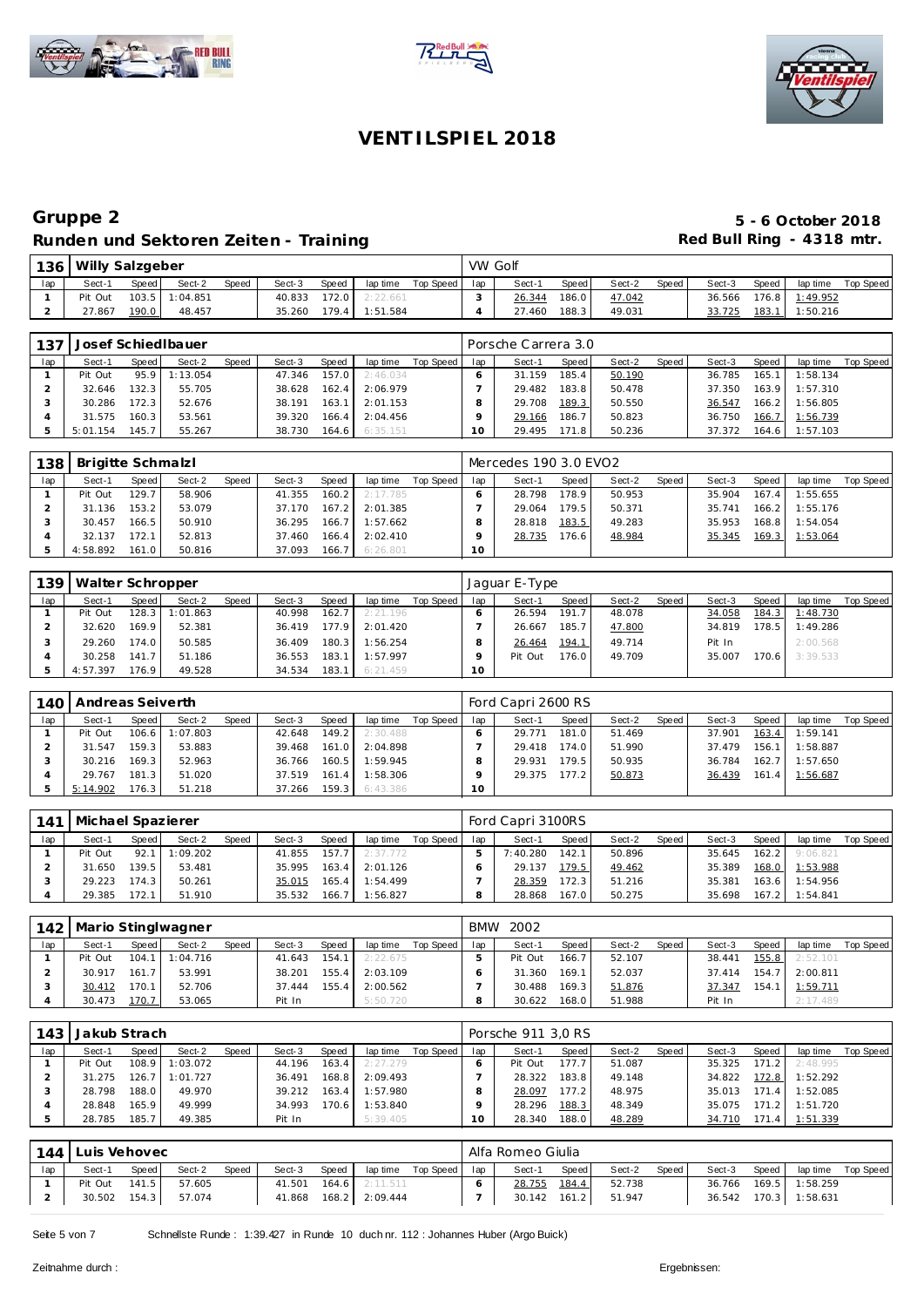





# **Gruppe 2 5 - 6 October 2018**

### Runden und Sektoren Zeiten - Training **Runden und Sektoren Zeiten - Training Red Bull Ring - 4318 mtr.**

| 159.3<br>30.752   | 51.617 | 37.132 167.7 1:59.501        | 28.930<br>181.0  | 36.052 171.2 1:55.008<br>50.026 |                |
|-------------------|--------|------------------------------|------------------|---------------------------------|----------------|
| 164.2<br>5:25.993 | 51.605 | <b>36.468 165.1</b> 6:54.066 | 148.91<br>30.857 | 54.183<br>36.799                | 165.6 2:01.839 |
| 180.7<br>29.838   | 50.020 | 166.4 1:55.553<br>35.695     |                  |                                 |                |

| 145 | Georg Weidinger |       |          |       |        |       |          |           |     | Porsche 944 Turbo |                    |        |       |        |       |                 |           |
|-----|-----------------|-------|----------|-------|--------|-------|----------|-----------|-----|-------------------|--------------------|--------|-------|--------|-------|-----------------|-----------|
| lap | Sect-1          | Speed | Sect-2   | Speed | Sect-3 | Speed | lap time | Top Speed | lap | Sect-1            | Speed              | Sect-2 | Speed | Sect-3 | Speed | lap time        | Top Speed |
|     | Pit Out         | 87.1  | 1:09.859 |       | 46.166 | 163.1 | 2:40.623 |           |     | 8:44.327          | 168.3              | 53.552 |       | 38.384 |       | 166.2 10:16.263 |           |
|     | 30.025          | 177.2 | 55.548   |       | 41.064 | 167.7 | 2:06.637 |           |     | 28.797            | 177.7              | 52.347 |       | 36.804 | 166.4 | 1:57.948        |           |
|     | 31.475          | 159.5 | 53.722   |       | 39.007 | 165.1 | 2:04.204 |           |     | 29.193            | 194.5              | 51.212 |       | 37.010 | 168.0 | 1:57.415        |           |
|     | 31.137          | 160.7 | 54.495   |       | 39.647 | 160.7 | 2:05.279 |           |     | 27.973            | 188.7 <sub>1</sub> | 48.970 |       | 36.131 | 71.7  | 1:53.074        |           |

| 146. |          |        | Michael Weilemann |       |        |       |                  |           |     | BMW 2002 TH |       |        |       |        |        |          |           |
|------|----------|--------|-------------------|-------|--------|-------|------------------|-----------|-----|-------------|-------|--------|-------|--------|--------|----------|-----------|
| lap  | Sect-1   | Speed  | Sect-2            | Speed | Sect-3 | Speed | lap time         | Top Speed | lap | Sect-1      | Speed | Sect-2 | Speed | Sect-3 | Speed  | lap time | Top Speed |
|      | Pit Out  | 127.1  | 1:02.585          |       | 42.267 | 157.0 | 2:21.375         |           |     | 29.575      | 176.0 | 52.286 |       | 42.161 | 159.5  | 2:04.022 |           |
|      | 31.289   | 175.11 | 53.546            |       | 41.131 | 137.6 | 2:05.966         |           |     | 29.318      | 183.5 | 51.633 |       | 38.583 | 166.2  | 1:59.534 |           |
|      | 32.624   | 170.4  | 56.279            |       | 41.390 | 163.1 | 2:10.293         |           |     | 30.394      | 179.8 | 52.162 |       | 39.669 | 165.4  | 2:02.225 |           |
|      | 30.271   | 179.5  | 54.162            |       | 41.133 | 162.9 | 2:05.566         |           |     | 29.187      | 183.5 | 52.061 |       | 38.497 | 159.51 | 1:59.745 |           |
|      | 4:47.219 | 172.3  | 51.900            |       | 40.023 |       | $160.7$ 6:19.142 |           | 10  |             |       |        |       |        |        |          |           |

| 147 | Manfred Zahn, DI |         |          |       |        |       |          |           |     | Alfa Romeo GTA-R |                    |        |       |        |       |          |           |
|-----|------------------|---------|----------|-------|--------|-------|----------|-----------|-----|------------------|--------------------|--------|-------|--------|-------|----------|-----------|
| lap | Sect-1           | Speed   | Sect-2   | Speed | Sect-3 | Speed | lap time | Top Speed | lap | Sect-1           | Speed              | Sect-2 | Speed | Sect-3 | Speed | lap time | Top Speed |
|     | Pit Out          | 95.8    | 1:06.919 |       | 41.543 | 144.4 | 2:35.918 |           |     | 29.634           | 175.7 <sub>1</sub> | 50.818 |       | 37.971 | 159.5 | 1:58.423 |           |
|     | 31.150           | 165.4 l | 52.404   |       | 37.805 | 161.9 | 2:01.359 |           |     | 29.440           | 177.4              | 49.863 |       | 35.806 | 162.4 | 1:55.109 |           |
|     | 31.128           | 163.4   | 52.430   |       | 36.160 | 161.0 | 1:59.718 |           |     | 29.178           | 178.3              | 49.515 |       | 35.604 | 163.6 | 1:54.297 |           |
|     | 30.192           | 150.6   | 55.911   |       | 43.622 | 163.9 | 2:09.725 |           |     | 29.558           | 175.7              | 51.881 |       | Pit In |       | 2:21.182 |           |
|     | 5:48.455         | 119.3 I | 58.584   |       | 40.550 | 161.2 | 7:27.589 |           | 10  |                  |                    |        |       |        |       |          |           |

| 148 | Гоni Zisser |         |          |       |        |       |          |           |     | Porsche 944 Turbo |       |        |       |        |       |          |           |
|-----|-------------|---------|----------|-------|--------|-------|----------|-----------|-----|-------------------|-------|--------|-------|--------|-------|----------|-----------|
| lap | Sect-1      | Speed I | Sect-2   | Speed | Sect-3 | Speed | lap time | Top Speed | lap | Sect-1            | Speed | Sect-2 | Speed | Sect-3 | Speed | lap time | Top Speed |
|     | Pit Out     | 139.1   | 1:00.307 |       | 43.334 | 154.1 | 2:17.623 |           |     | 28.652            | 190.7 | 49.860 |       | 35.864 | 169.8 | 1:54.376 |           |
|     | 33.558      | 152.3   | 53.857   |       | 38.624 | 161.7 | 2:06.039 |           |     | 29.105            | 183.2 | 50.475 |       | 36.604 | 165.6 | 1:56.184 |           |
|     | 31.176      | 164.7   | 52.210   |       | 38.290 | 162.4 | 2:01.676 |           |     | 29.081            | 190.3 | 49.943 |       | 35.385 | 166.9 | 1:54.409 |           |
|     | 5:02.708    | 165.7   | 50.926   |       | 36.801 | 165.6 | 6:30.435 |           |     | 28.404            | 190.3 | 50.595 |       | 35.604 | 165.1 | 1:54.603 |           |
|     | 29.303      | 189.3   | 50.123   |       | 35.697 | 164.9 | 1:55.123 |           | 10  |                   |       |        |       |        |       |          |           |

| 1491 | Christian Zudrell |       |        |              |        |       |          |           |     |        | Plymouth Barracuda |        |       |        |       |          |           |  |  |  |
|------|-------------------|-------|--------|--------------|--------|-------|----------|-----------|-----|--------|--------------------|--------|-------|--------|-------|----------|-----------|--|--|--|
| lap  | Sect-1            | Speed | Sect-2 | <b>Speed</b> | Sect-3 | Speed | lap time | Top Speed | lap | Sect-1 | Speed              | Sect-2 | Speed | Sect-3 | Speed | lap time | Top Speed |  |  |  |
|      | Pit Out           | 137.0 | 59.629 |              | 41.039 | 177.0 | 2:13.481 |           |     | 28.176 | 171.8              | 52.593 |       | 37.201 | 179.4 | 1:57.970 |           |  |  |  |
|      | 29.229            | 150.6 | 52.994 |              | 38.152 | 180.9 | 2:00.375 |           |     | 27.592 | 174.81             | 51.375 |       | 36.381 | 179.4 | 1:55.348 |           |  |  |  |

|     | 150   Nicolas Supanz |       |        |       |        |       |                  |           |     | Porsche 911 |       |        |       |        |       |          |           |  |  |  |
|-----|----------------------|-------|--------|-------|--------|-------|------------------|-----------|-----|-------------|-------|--------|-------|--------|-------|----------|-----------|--|--|--|
| lap | Sect-1               | Speed | Sect-2 | Speed | Sect-3 | Speed | lap time         | Top Speed | lap | Sect-1      | Speed | Sect-2 | Speed | Sect-3 | Speed | lap time | Top Speed |  |  |  |
|     | Pit Out              | 139.7 | 59.401 |       | 44.994 |       | $161.0$ 2:18.064 |           |     | 31.606      | 179.5 | 52.199 |       | 37.926 | 165.4 | 2:01.731 |           |  |  |  |
|     | 31.504               | 139.8 | 55.855 |       | 39.038 | 162.9 | 2:06.397         |           |     |             |       |        |       |        |       |          |           |  |  |  |

| 151 | Roland Spazierer |       |          |       |        |       |          |           |                 | Ford Capri 206RS |                    |        |         |        |       |          |           |  |  |  |
|-----|------------------|-------|----------|-------|--------|-------|----------|-----------|-----------------|------------------|--------------------|--------|---------|--------|-------|----------|-----------|--|--|--|
| lap | Sect-1           | Speed | Sect-2   | Speed | Sect-3 | Speed | lap time | Top Speed | lap             | Sect-1           | Speed              | Sect-2 | Speed I | Sect-3 | Speed | lap time | Top Speed |  |  |  |
|     | Pit Out          | 119.5 | 1:02.643 |       | 42.693 | 149.6 | 2:23.618 |           |                 | 29.720           | 175.1              | 49.678 |         | 37.711 | 153.6 | 1:57.109 |           |  |  |  |
|     | 30.895           | 171.8 | 53.187   |       | 39.617 | 156.5 | 2:03.699 |           |                 | 29.674           | 176.6 <sub>1</sub> | 50.842 |         | 37.876 | 154.1 | 1:58.392 |           |  |  |  |
|     | 30.266           | 173.4 | 51.116   |       | 36.782 | 155.4 | 1:58.164 |           |                 | 30.414           | 172.6              | 50.490 |         | 36.168 | 158.4 | 1:57.072 |           |  |  |  |
|     | 30.252           | 174.3 | 50.154   |       | 36.466 | 156.7 | 1:56.872 |           |                 | 30.465           | 177.4              | 50.295 |         | 36.673 | 156.5 | 1:57.433 |           |  |  |  |
|     | 5:12.092         | 172.9 | 50.874   |       | 36.322 | 156.5 | 6:39.288 |           | 10 <sup>1</sup> |                  |                    |        |         |        |       |          |           |  |  |  |

|     | 152   Kay Rimmele |       |          |       |        |       |          |           |     | Nomad MK1 |       |          |       |        |       |          |           |  |  |
|-----|-------------------|-------|----------|-------|--------|-------|----------|-----------|-----|-----------|-------|----------|-------|--------|-------|----------|-----------|--|--|
| lap | Sect-1            | Speed | Sect-2   | Speed | Sect-3 | Speed | lap time | Top Speed | lap | Sect-1    | Speed | Sect-2   | Speed | Sect-3 | Speed | lap time | Top Speed |  |  |
|     | Pit Out           | 122.6 | 1:00.583 |       | 43.326 | 164.4 | 2:21.199 |           |     | Pit Out   | 115.5 | 57.963   |       | 39.036 | 161.7 | 3:05.711 |           |  |  |
|     | 30.000            | 163.7 | 53.941   |       | 40.591 | 163.4 | 2:04.532 |           |     | 30.006    | 169.9 | 1:14.953 |       | 44.253 | 146.9 | 2:29.212 |           |  |  |
|     | 31.231            | 160.3 | 52.467   |       | 39.937 | 164.6 | 2:03.635 |           |     | 31.758    | 143.6 | 56.124   |       | 41.810 | 164.4 | 2:09.692 |           |  |  |
|     | 30.537            | 160.0 | 52.774   |       | 42.617 | 162.7 | 2:05.928 |           |     | 30.185    | 169.1 | 54.918   |       | 40.410 | 162.7 | 2:05.513 |           |  |  |
|     |                   |       | Pit In   |       | Pit In |       | 3:42.869 |           | 10  |           |       |          |       |        |       |          |           |  |  |